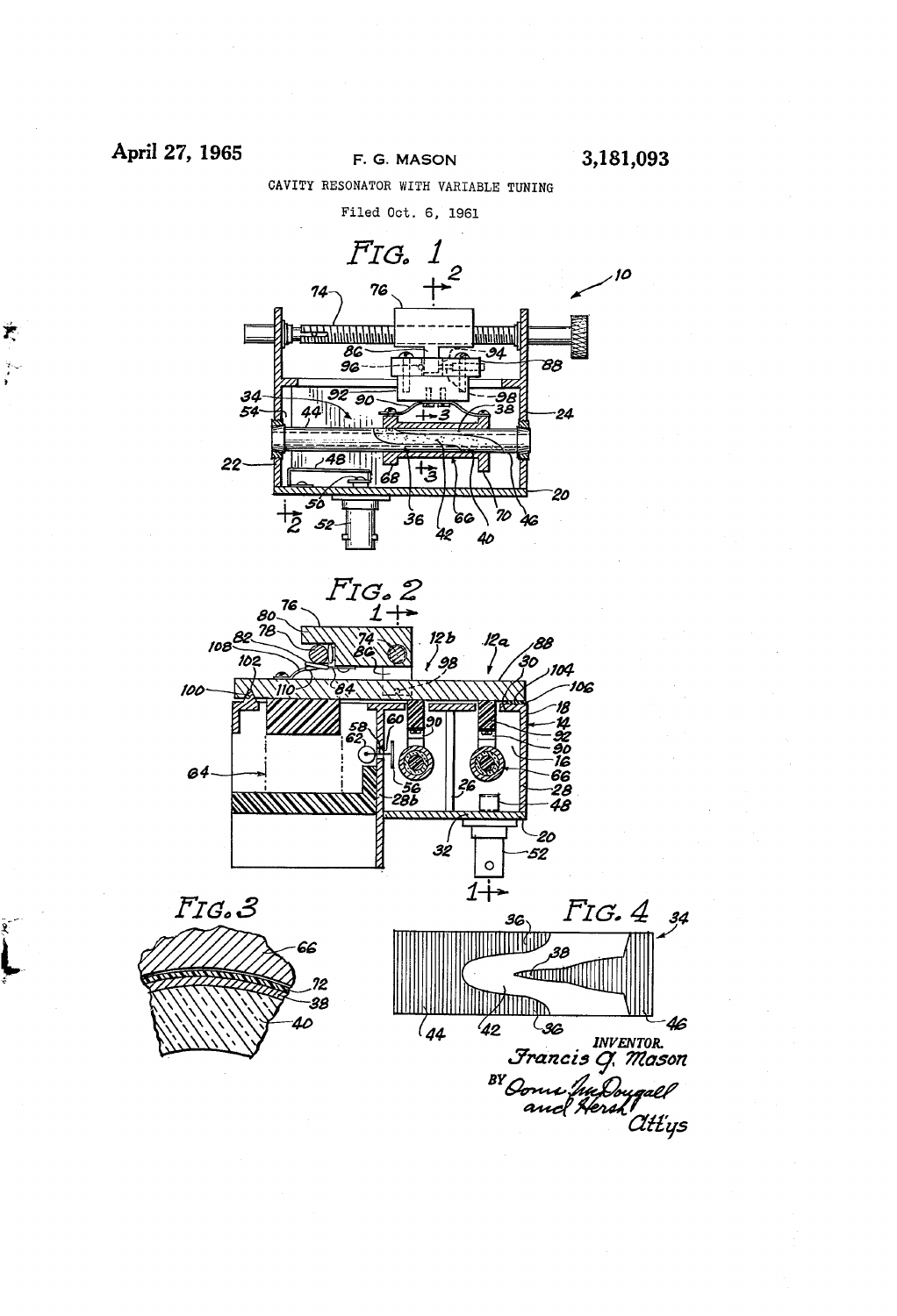# **United States Patent Office**

## 3,181,093 Fatented Apr. 27, 1965

1

#### 3,181,093

CAVITY RESONATOR WITH VARIABLE TUNING Francis G. Mason, Weston, Conn., assignor to Aladdin<br>Industries, Incorporated, Chicago, Ill., a corporation of Illinois

# Filed Oct. 6, 1961, Ser. No. 143,343<br>3 Claims. (Cl. 333-83)

This invention relates to a variable tuner which is especially applicable to equipment for receiving, trans- 10 mitting, or otherwise handling ultra high-frequency signals.

One object of the present invention is to provide a new and improved tuner of the type utilizing a resonant cavity for the variable tuning element. 15

A further object is to provide a new and improved variable cavity-type tuner which is capable of covering an extremely wide range of frequencies.

Another object is to provide a new and improved tuner of the foregoing character in which the cavity is provided 20 with a center post, and in which the tuning variation is accomplished by moving a sleeve or other electrode along the center post.

A further object is to provide a new and improved tuner of the foregoing character, in which the center post  $25$  the section 38 is disposed on the opposite side portion is formed with two overlapping portions, adapted to be spanned in a variable manner by the tuning electrode.

Another object is to provide a new and improved tuner construction which is especially applicable to a tuner adapted to operate with a high degree of precision over a 30 wide frequency range.

Further objects and advantages of the present invention will appear from the following description, taken in connection with accompanying drawings, in which:

FIG. 1 is an elevational sectional view showing a tuner 35 to be described as in illustrative embodiment of the present invention, the view being taken generally along the broken line 1-1 in FIG. 2.

FIG. 2 is a cross-sectional view, taken generally along 40 the broken line 2-2 in FIG. 1.

FIG. 3 is a fragmentary, greatly enlarged cross-sectional view, taken generally along the line 3-3 in FIG. 1.

FIG. 4 is a developed view of the center post employed in the tuner.

As already indicated, FIGS. 1 and 2 illustrate a tuner 45 10 which will find many applications in equipment for receiving, transmitting, or otherwise handling ultra highfrequency signals. Thus, the illustrated tuner may be arranged to cover the frequency range from 315-1000 megacycles, or any other suitable frequency range.

The illustrated tuner 10 actually comprises two similar tuner stages or sections  $12a$  and  $12b$  which may be employed as the preselector stages of a superheterodyne radio receiver. For the most part, the following description will be directed to the first tuner stage  $12a$ . The sec-  $55$ ond tuner stage 12b may be considered to be the same, except as otherwise specifically indicated.

The illustrated tuner section  $12a$  is of the cavity type and thus comprises a conductive metal body 14 which is formed with an internal cavity or chamber 16. The body 60 14 may be in the form of a metal casting 18, having a cover plate 20 secured to one side thereof. In this case, the cavity 16 is rectangular in shape, but any other suitable shape may be utilized. Thus, the cavity 16 is bounded by end walls 22 and 24, side walls 26 and 28, a top wall 65 30, and a bottom wall 32. In this case, the bottom wall 32 is formed by the cover plate 20. The side wall 26 is in the form of a partition between the cavities of the first and second tuner sections 12a and 12b.

The illustrated cavity tuner section 12a is of the re- 70 entrant type and thus is provided with a center post 34 which extends longitudinally in the cavity 16. In accord2

ance with the present invention, the center post 34 takes the form of two overlapping sections or members 36 and 38 which are connected to opposite end walls of the body 14. In this case, the overlapping portions 36 and 38 are connected to the end walls 22 and 24, respectively.

In order that the tuner may be made with a high degree of precision, yet at moderate cost, the two portions 36 and 38 of the center post 34 are preferably formed as thin patterned metal coatings or members on a cylinder or rod 40, which may be made of a suitable insulating material, such as steatite, glass, or various other ceramic or plastic materials. The metal coatings or members which make up the center post sections 36 and 38 may be applied to or formed on the insulating member 40 in the desired patterns by the utilization of well known printed circuit techniques.

A gap or band 42 of the insulating material is provided between the overlapping sections 36 and 38. It will be seen that the center post section 36 extends from a conductive cylindrical member 44 which is connected to the end wall 22. Similarly, the section 38 extends from a conductive cylindrical member 46 which is connected to the end wall 24. The section 36 is disposed on one side portion of the cylindrical insulating member 40, while thereof. The section 36 projects toward the end wall 24 but is insulated therefrom. Similarly, the section 38 projects toward the end wall 22 but is insulated therefrom.

Input and output connections may be made to the cavity sections 12a and 12b in any known or suitable manner. Various input and output elements are well known to those skilled in the art. In the illustrated tuner 10, an input connection is made to the initial tuner section 12a by means of a coupling loop 43 which is connected between an input terminal 50 and the cover plate 20 of the body 14. A connector 52 may be mounted on the plate 20 for the purpose of connecting the input terminal 50 to a coaxial input cable. It will be seen that the loop 48 is disposed longitudinally in the cavity 16, at one end thereof, adjacent the end wall 22 and the center post section 36. With this arrangement, the magnetic field in the cavity is strongest in the end portion of the cavity adjacent the loop 48.

In the illustrated arrangement, energy is coupled between the cavity sections  $12a$  and  $12b$  by means of a slot 54 which is formed in the partition 26, at the end of the cavity adjacent the end wall 22 and the loop 43. The slot 54 permits magnetic interlinkage between the tuner 50 sections  $12a$  and  $12b$  so that signals will be magnetically coupled therebetween.

The output from the second cavity section  $12b$  may be taken by means of a second coupling loop 56 which is similar to the loop 48 but is connected between one side 28b of the cavity section  $12b$  and an output lead 58. As shown, the output lead 53 extends through a small opening 60 in the side wall 28b and is connected to a diode rectifier 62 which serves as the mixer of the superheterodyne radio receiver. The tuner 10 also has an oscillator section 64 which, however, forms no part of the present invention and will not be described in detail.

The resonant frequency of the illustrated tuner section 12a is varied by moving an electrode 66 along the center post 34. As shown, the electrode 66 takes the form of a conductive metal sleeve or cylinder which is slidably received around the center post 34. Outwardly projecting flanges 68 and 70 are formed on the opposite ends of sleeve 66.

An insulating layer or space is provided between the sleeve 66 and the center post 34 so that the sleeve will be capacitively coupled to the center post sections 36 and 38. In the illustrated construction, the insulating layer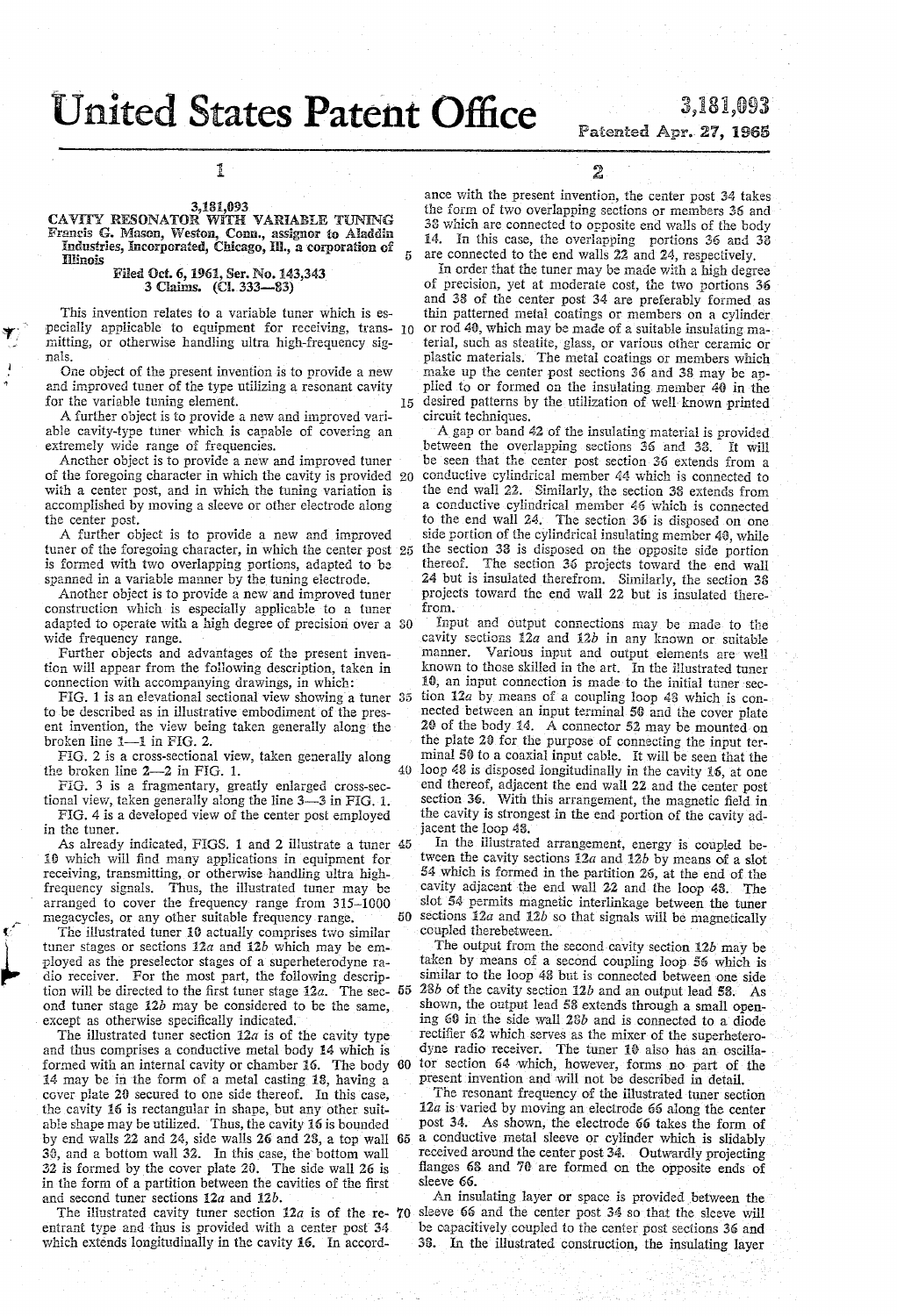takes the form of a thin coating 72 (FIG. 3) of insulating material on the outside of the center post 34; The coat ing conveniently may be applied to all of the exposed outer surfaces of the portions 36, 3S, 40, 44 and 46. It will be realized that an insulating film might alternatively be ap 5 plied to the inside of the sleeve 66. The insulating layer may be made of any suitable low-loss plastic material, such as Teflon, which has the particular advantage of reducing the friction between the sleeve 66 and the center post. 10

The movement of the sleeve 66 has the effect of varying the capacitance between center post sections 36 and 33. This in turn has the efîect of varying the resonant frequency of the cavity tuner section. As shown in FIG. 1, the sleeve 66 almost completely surrounds both center  $_{15}$ post sections 36 and 3S. This represents approximately the position of maximum capacitive coupling between the sections  $36$  and  $38$ . Thus, the position of the sleeve  $66$ . as shown in FIG. 1, represents approximately the low frequency end of the tuning range. It will be understood  $20$ that the sleeve 66 is capacitively coupled to both center post sections 36 and 38 and thus is the means of estab lishing increased capacitive coupling between the center post sections.

The sleeve 66 may be moved to the left, as shown in  $25$ FIG. 1, so as to disengage the sleeve in a progressive manner from the center post section 38. Such movement of the sleeve reduces the capacitance between the center post sections 36 and 38. In its position of extreme movement to the left, the sleeve 66 is received around the cylin drical conductor 44 so that the capacitive coupling be tween the center post sections 36 and 33 is at a minimum. This position represents the extreme high frequency end of the tuning range. 30

To provide for the desired movement of the sleeve 66, : 35 the tuner 10 is provided with a precision lead screw 74 which may be rotated by any suitable drive. A traveling nut 76 is threaded onto the lead screw 74 and is prevented from rotating by means of a guide rod 78. It will be seen that the nut 76 is formed with an arm S0 which en gages the upper side portion of the guide rod 78. The lower side portion of the rod 78 may be engaged by an anti-friction pad 82 on the outer end of a leaf spring 84 which is mounted on the underside of the nut 76.

The illustrated nut 76 has a downwardly projecting  $45$ tongue 86 adapted to operate a movable carriage 88 on which the sleeve 66 is mounted. In this case, a bowshaped leaf spring 90 is employed to connect the sleeve 66 to the carriage S8. The ends of spring 90 are con nected to the flanges 68 and 70 on the sleeve 66. 50 center portion of the spring 90 is connected to an insulat ing block 92 which is secured to the underside of the carriage 88. Thus, the sleeve 66 is insulated from the carriage 8S. No external electrical connection is made to the sleeve 66.

In the illustrated construction, the tongue 86. extends into a slot 90 formed in the carriage  $88.$  A ball 96 may be interposed between one side of the slot 94 and the tongue 86. The other side of the tongue may be engaged by a spring-pressed pin 96 mounted in the carriage 88.

As shown to advantage in FIG. 2, one end portion of the illustrated carriage 8S is formed on its underside with a V-shaped groove 100 which is slidable along a stationary V-shaped way or slide 102. In this way, the carriage is constrained to slide along a straight line path. The  $65$ other end of the sleeve 38 is guided by an upwardly facing flat surface or way 104 which may be formed on the upper side of the casting 18. The carriage 88 may be fitted with an anti-friction pad 106, adapted to slide along the flat surface  $104$ .  $10$ 60

The springs 90 of the cavity sections  $12a$  and  $12b$  have the effect of pulling the carriage 38 downwardly against the flat guiding surface 104. At the same time the springs 90 provide uniform upward pressure on the sleeves  $66$  so that the sleeves will slide easily along the center  $75$  4

post 34. To provide additional spring pressure between the carriage 33 and the V-shaped way 102, a leaf spring 10S is mounted on the carriage. The outer end of the leaf spring 10S is provided with an anti-friction pad 110

which engages the underside portion of the guide rod 78.<br>The illustrated drive arrangements eliminates any play or binding effect between the various movable elements of the drive, so that the sleeve 66 may be translated easily and with a high degree of precision. The illus trated'drive reduces backlash to such an extent that it is virtually negligible. Thus, the tuner may be reset to a desired position with an extremely high degree of pre cision.

As previously indicated, the movement of the sleeve 66 along the center post 34 changes the amount of capaci tance between the center post sections 36 and 38. In this way, the resonant frequency of the tuner cavity section is varied. An extremely wide range of frequencies may be covered. Thus, the range from 315 to 1000 megacycles may be covered with only about  $1\frac{1}{2}$  inches of sleeve travel.

The illustrated cavity tuner construction is highly effi cient electrically. It has been found that unloaded Q values in the range from 700 to 1100 can readily be obtained.

Various modifications, alternative constructions and equivalents may be employed Without departing from the true spirit and scope of the invention as exemplified in the foregoing description and defined in the following claims.

I claim:

at)

1. In a tuner for ultra high-frequencies, the combina tion comprising a conductive body having a cavity there in, input and output means for coupling signals to and from said cavity, said cavity having first and second oppo site end walls, a cylindrical center post in said cavity and having first and second longitudinal generally parallel diametrically opposite overlapping conductive portions connected to said first and second end walls, said first and second portions being insulated from each other and hav ing a longitudinal gap therebetween, said center post in cluding a cylindrical insulating member for supporting said first and second portions, said first and second por tions being formed as conductive cylindrically curved coat ings on diametrically opposite portions of said insulating member, said center post having an insulating coating thereon, a conductive sleeve received around said center post and slidable therealong, said insulating coating being disposed between said sleeve and said first and second portions and being effective to afford capacitive coupling therebetween, and means for moving said sleeve along said center post for varying the capacitance between said first and second portions, and thereby varying the resonant frequency of said cavity.

2. In a tuner, the combination comprising a conduc tive body having a cavity therein, said cavity having first and: second opposite end walls, a cylindrical center post in said cavity and having a first and second longitudinal generally parallel diametrically opposite overlapping con ductive portions connected to said. first and second end walls, said first and second portions being insulated from each other and having a longitudinal gap therebetween, said center post including a cylindrical insulating member for supporting said first and second portions, said first and second portions being formed as conductive cylindrically curved coatings on diametrically opposite portions of said insulating member, said center post having an insulating coating thereon, a conductive sleeve received around said center post and slidable therealong, said insulating coating being disposed between said sleeve and said first and second portions and being effective to afford capacitive coupling therebetween, and means for moving said sleeve along said center post for varying the capaci tance between said first and second portions, and thereby varying the resonant frequency of said cavity.